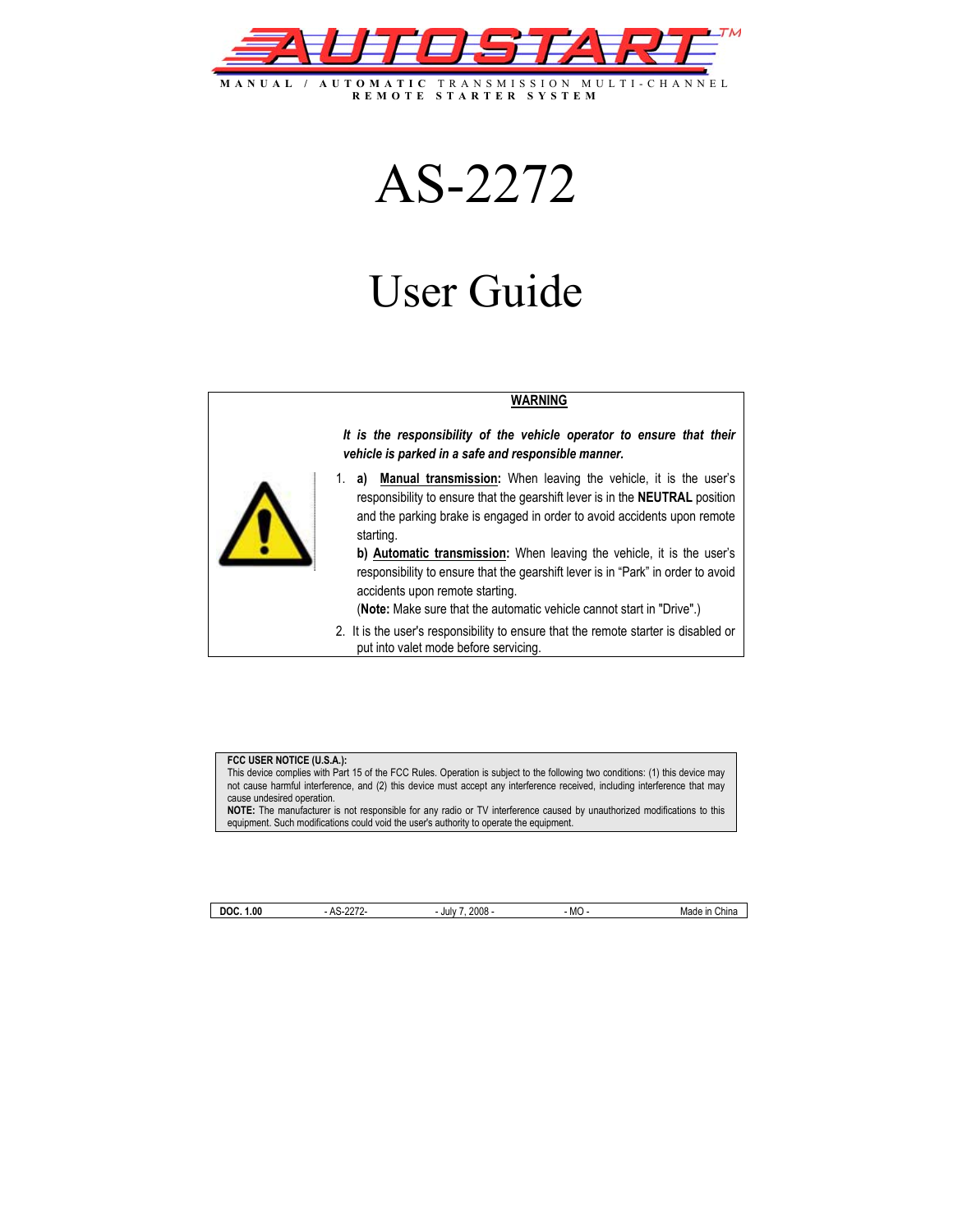## Table of contents

| Windshield Wipers, Radio and Headlights2 |
|------------------------------------------|
|                                          |
|                                          |
| Setting Your Vehicle Into Ready Mode3    |
|                                          |
|                                          |
|                                          |
|                                          |
|                                          |

| <b>Advanced Features: Installation-programmable</b> |  |  |  |
|-----------------------------------------------------|--|--|--|
|                                                     |  |  |  |
| Passive or Active Arming of the Starter Kill 6      |  |  |  |
|                                                     |  |  |  |
|                                                     |  |  |  |
|                                                     |  |  |  |
|                                                     |  |  |  |
|                                                     |  |  |  |
|                                                     |  |  |  |
| Troubleshooting Poor Transmitting Range Issues8     |  |  |  |
|                                                     |  |  |  |

#### Introduction

This module is a state-of-the-art remote car starter system. With many advanced functions, this product will satisfy any one of the user's expectations from high-end commodity systems, without neglecting the standard features commonly offered by entry-level starters.

# **Please note:**

Button Ι is for the **STOP** functions (by default). Button ΙΙ is for the **START** functions (by default). Buttons Ι & ΙΙ (together) are for the **TRUNK** release function. **The LED and the valet button are optional.** 

### Vehicle Presets

Heater and Heated Seat

When leaving the vehicle it is recommended to preset the accessory controls in preparation for the next remote start. Settings for the blower motor (fan), front and rear, as well as heated seats (if equipped) should not be left on **HIGH**. It is recommended to leave the settings on **LOW** or **MEDIUM** instead.

Windshield Wipers, Radio and Headlights

Certain vehicles require the radio and / or windshield wipers and / or headlights circuits to become energized while running under remote start. When leaving the vehicle you must ensure that the windshield wipers and headlights switches are **OFF**. Leaving the headlights switch **ON** on certain types of vehicles could cause them to remain **ON** even after remote starter shutdown, resulting in a dead battery.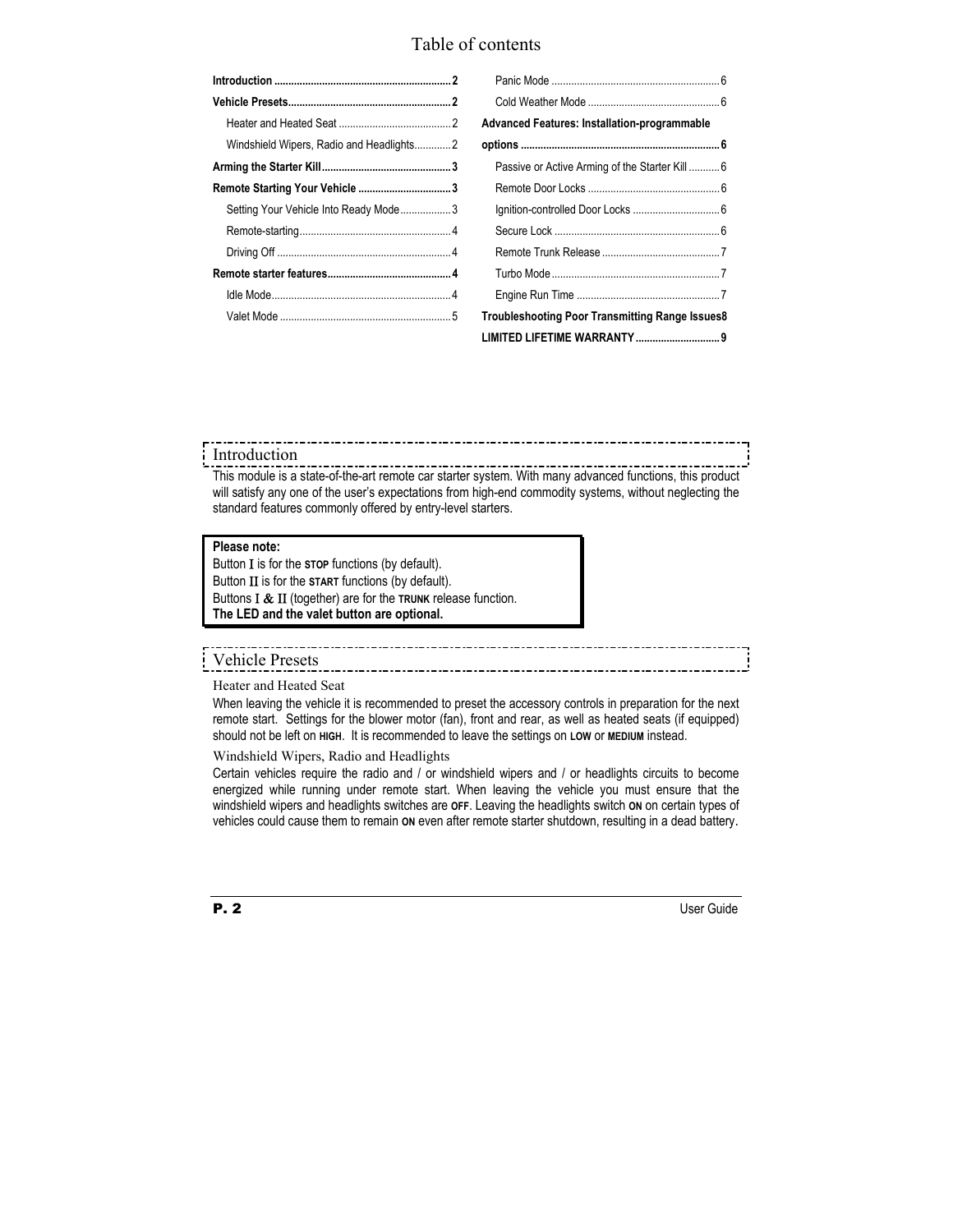**Note:** It can only be activated if button Ι is programmed as **LOCK** or **UNLOCK** button.

The Starter Kill (if installed) can be configured by the installer either to **Passive Mode** (so as to arm automatically) or **Active Mode** (so as to require the user's intervention for arming). By default, your Remote Car Starter is configured to **Passive Mode**.

#### Passive mode:

- To **arm** the Starter Kill, press the Ι button on the transmitter, **OR**
- In Passive Mode, the Starter Kill will also automatically arm 1 minute (by default) or 3 minutes (if configured this way) after the ignition is turned **OFF** or once the last door is closed (if the doors are monitored).

**- The LED on the antenna will flash quickly during the countdown preceding the activation of the Starter Kill.** 

**- Once the activation countdown expires, the LED will send a series of quick double flashes to indicate that the Starter Kill is now armed.** 

• To **disarm** the Starter Kill, press the Ι button on the transmitter.

**- The Starter Kill will automatically rearm itself after 1 minute (by default) or 3 minutes (if configured this way) if no door is left opened (if the doors are monitored) and the ignition is not turned ON.** 

#### ¾ **Active Mode:**

- To **arm** the Starter Kill, press the Ι button on the transmitter.
	- **The parking lights will flash once.**
	- **The LED on the antenna will flash slowly.**
	- **If remote door locks are installed, this will also lock the doors.**
- To **disarm** the Starter Kill, press the Ι button on the transmitter.
	- **The parking lights will flash twice.**
	- **The LED on the antenna will remain OUT.**
	- **If remote door locks are installed, this will also unlock the doors.**

Remote Starting Your Vehicle

If your vehicle has an **automatic transmission**, simply press the ΙΙ button to remote start or the Ι button to stop your vehicle. Skip the next steps on to "Remote-starting".

Setting Your Vehicle Into Ready Mode

If your vehicle has a **manual transmission** you must read the following indications. In order to start the vehicle by remote, the unit must first be set to Ready Mode. If the unit is not set to Ready Mode, it cannot remote start the vehicle.

**Please note that Ready Mode can be enabled by the remote or the handbrake, depending on the option that was selected by your installer. Therefore, you must follow the appropriate procedure between the two described below in order to set your vehicle into Ready Mode.** 

Once the system is set to Ready Mode, the vehicle can be remote started and stopped at any time. The system will exit Ready Mode if a door, the hood or the trunk is opened, if the brake pedal is pressed, if the parking brake is disengaged or if the ignition key is turned to the **IGNITION ON (RUN)** position.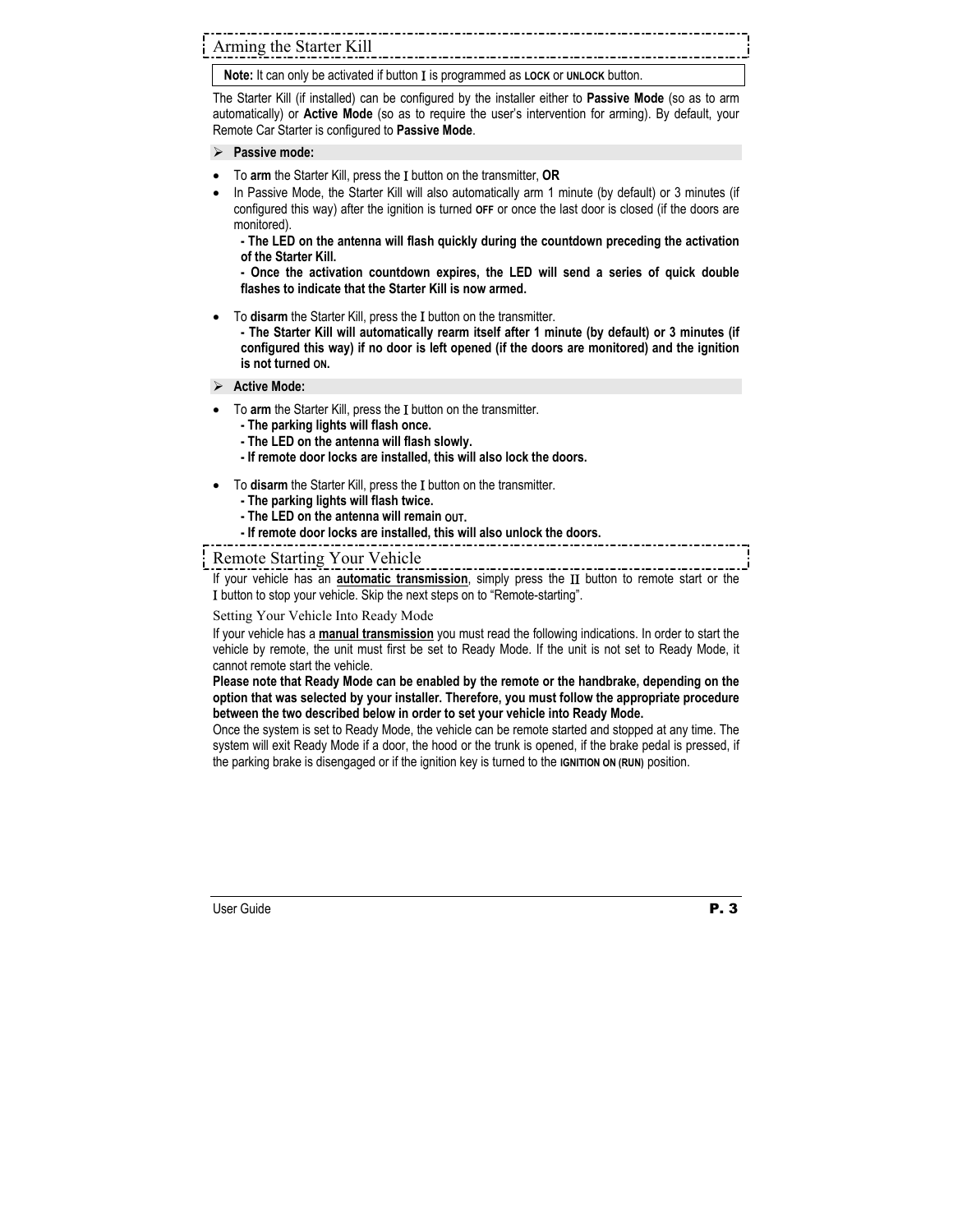#### **To set the system to Ready Mode:**

|    | TO SUI THE SYSIUM TO RUGGY MOUCH<br>If Ready Mode is enabled by remote                                                                                              | If Ready Mode is enabled by handbrake                                                                                                                                                                                                   |  |
|----|---------------------------------------------------------------------------------------------------------------------------------------------------------------------|-----------------------------------------------------------------------------------------------------------------------------------------------------------------------------------------------------------------------------------------|--|
| 1. | Ensure that all the doors, hood and trunk are closed. Make sure that the gear selector is in the neutral<br>position.                                               |                                                                                                                                                                                                                                         |  |
| 2. | With the engine already running, apply the<br>parking brake once and release the brake<br>pedal.<br>Make sure to release the brake pedal.                           | 2.<br>With the engine already running, apply the<br>parking brake twice and release the brake<br>pedal.<br>Make sure to release the brake pedal.<br>The parking lights will flash 3 times<br>quickly and remain lit.<br>Skip to step 4. |  |
| 3. | Within 20 sec. of engaging the parking brake,<br>press and hold $I$ or $II$ on the transmitter.<br>The parking lights will flash 3 times<br>quickly and remain lit. |                                                                                                                                                                                                                                         |  |
| 4. | Remove the key: the engine will continue running.                                                                                                                   |                                                                                                                                                                                                                                         |  |
| 5. | Exit the vehicle and close all doors, hood and trunk.                                                                                                               |                                                                                                                                                                                                                                         |  |
| 6. | Press for approx. 1 second either button: $\mathbf I$ or $\mathbf \Pi$ .                                                                                            |                                                                                                                                                                                                                                         |  |

**Note:** The vehicle will also enter Ready Mode once the engine run time expires.

#### Remote-starting

Press the ΙΙ button for approximately 1 second. The parking lights will come **ON** to inform you that the remote starter has received your signal. Approximately 5 seconds later, the engine will start. The parking lights will remain **ON** during the pre-programmed run time of the engine.

If the vehicle does not start at the first attempt, the system will shut down, wait a few seconds and try to start the engine again. If your vehicle is equipped with an automatic transmission, there will be 3 start attempts before the system gives up.

#### Driving Off

With the vehicle running under remote control, press the button Ι to disarm the security system (**if** 

- **button** Ι **is programmed as LOCK or UNLOCK button**). Enter the vehicle and do the following:
- 1. Turn the ignition key to the **IGNITION ON (RUN)** position. (**Do not turn the key** to the **CRANK** position while the engine is running. This will cause the starter motor to re-engage.)
- 2. Press the brake pedal to disengage the remote starter unit.

You are now ready to drive off.

# Remote starter features

#### Idle Mode

**Convenience feature:** Idle Mode allows you to keep the engine running and the doors locked while you stop, for example, at a convenience store or for a short delivery.

This feature allows you to let the remote starter take control of the vehicle (i.e. no Key in the Ignition Switch) while the engine is running.

#### **To leave the vehicle in Idle Mode if your vehicle has an automatic transmission:**

- 1. With the engine running, make sure to release the brake pedal and press the  $II$  button on the remote control until the parking lights come on.
- 2. Remove the key and exit the vehicle. The engine will continue running.
- 3. Lock the doors if needed.

**Note:** The engine will continue running until the user re-enters the vehicle or until the expiration of the engine run time.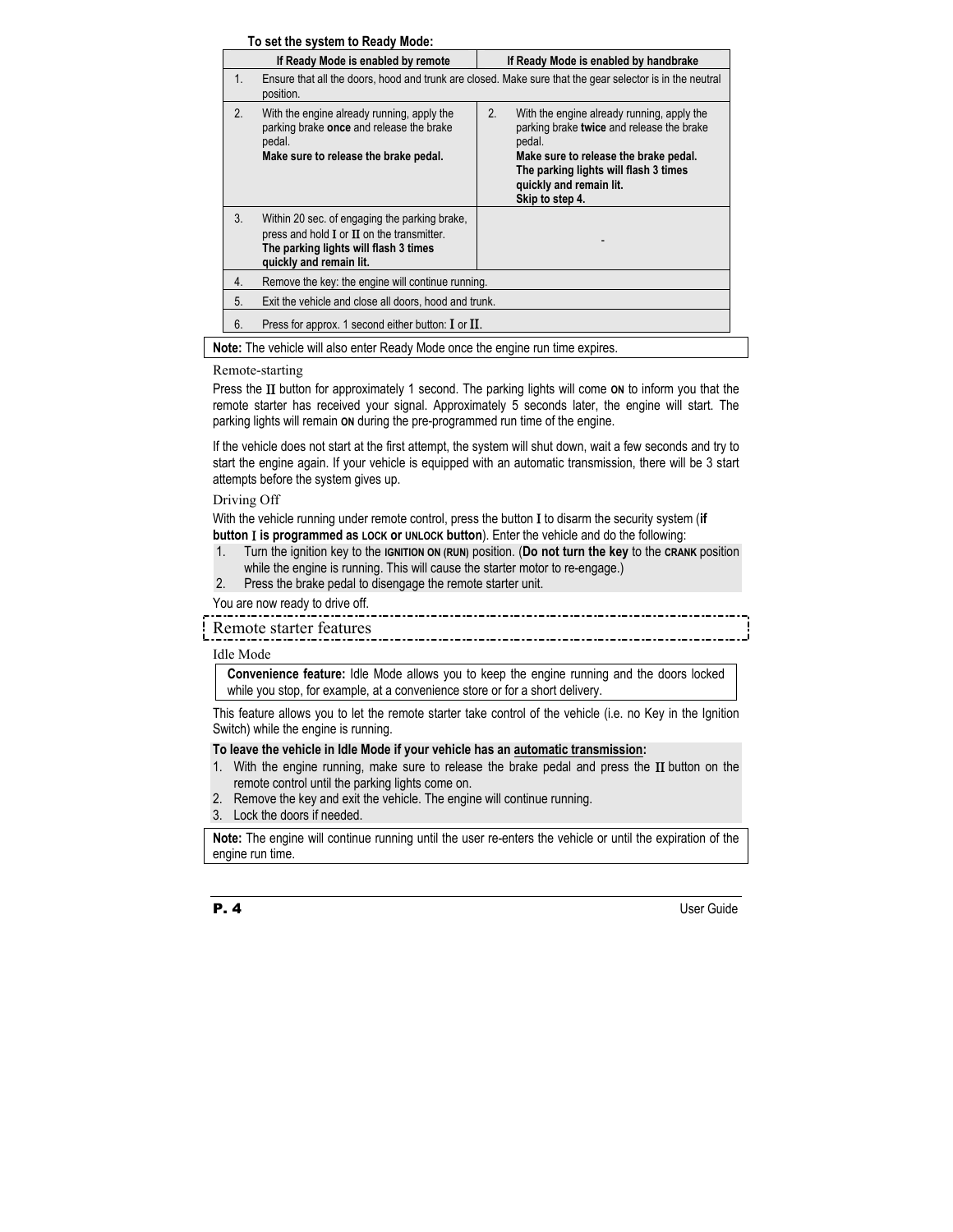If your vehicle has a **manual transmission**, Idle Mode can be activated **through the same routine as that used for Ready Mode (see earlier in this Guide)**; at the last step, the buttons Ι & ΙΙ are pressed together.

**Note:** If the pre-programmed run-time expires or if the user shuts down the engine by remote control, the vehicle will enter Ready Mode.

**Caution!!!** Do not leave children or pets unattended in a vehicle standing in Idle Mode.

#### Valet Mode

When your vehicle is in Valet Mode, the remote starter function is disabled. If the vehicle needs to be serviced, or if you park it indoors, the Valet Mode will prevent the engine from being remote-started accidentally.

- ¾ **Any of the following features will put your remote car starter into Valet Mode:** 
	- **Ignition Valet:** This feature allows you to put your system into Valet Mode by using the **ignition key**.
	- **Valet switch:** This feature allows you to put your system into Valet Mode by using a  **push button switch** (**optional).**

#### **To put the system i n t o Valet Mode**

• **To put the system i n t o Valet mode using the KEY (Ignition Valet Mode):** 

a. Insert the ignition key into the ignition switch. Within 10 sec., turn the key 5 times successively into the **IGNITION/RUN** and **OFF** positions.

**The parking lights will flash three times.** 

b. Turn the ignition **OFF The LED on the antenna will come ON solid to indicate that the vehicle has successfully entered Valet mode.** 

#### • **To put the system i n t o Valet mode using the PUSH BUTTON SWITCH (Valet Switch Mode):**

- a. Insert the ignition key into the ignition switch.
- b. Turn the key into the **ON** position
- c. Within 5 seconds, press the push button switch until the parking lights flash **3 times**.
- d. Release the push button and turn the ignition to the **OFF** position.

 **The LED on the antenna will come ON solid to indicate that the vehicle has successfully entered Valet mode.** 

#### **To put the system o u t o f Valet Mode**

#### • **To put the system o u t o f Valet mode using the KEY (Ignition Valet Mode):**

- a. Insert the ignition key into the ignition switch. Within 10 sec., turn the key 5 times successively into the **IGNITION/RUN** and **OFF** positions.
	- **The parking lights will flash twice.**
- b. Turn the ignition **OFF The LED on the antenna will flash quickly to indicate that the vehicle is now out of Valet mode.**

#### • **To put the system o u t o f Valet mode using the PUSH BUTTON SWITCH (Valet Switch Mode):**

- a. Insert the ignition key into the ignition switch.
- b. Turn the key into the **ON** position
- c. Press the push button switch until the Parking lights flash **twice**.
- d. Release the push button and turn the ignition to the **OFF** position.  **The LED on the antenna will flash quickly to indicate that the vehicle is now out of Valet mode.**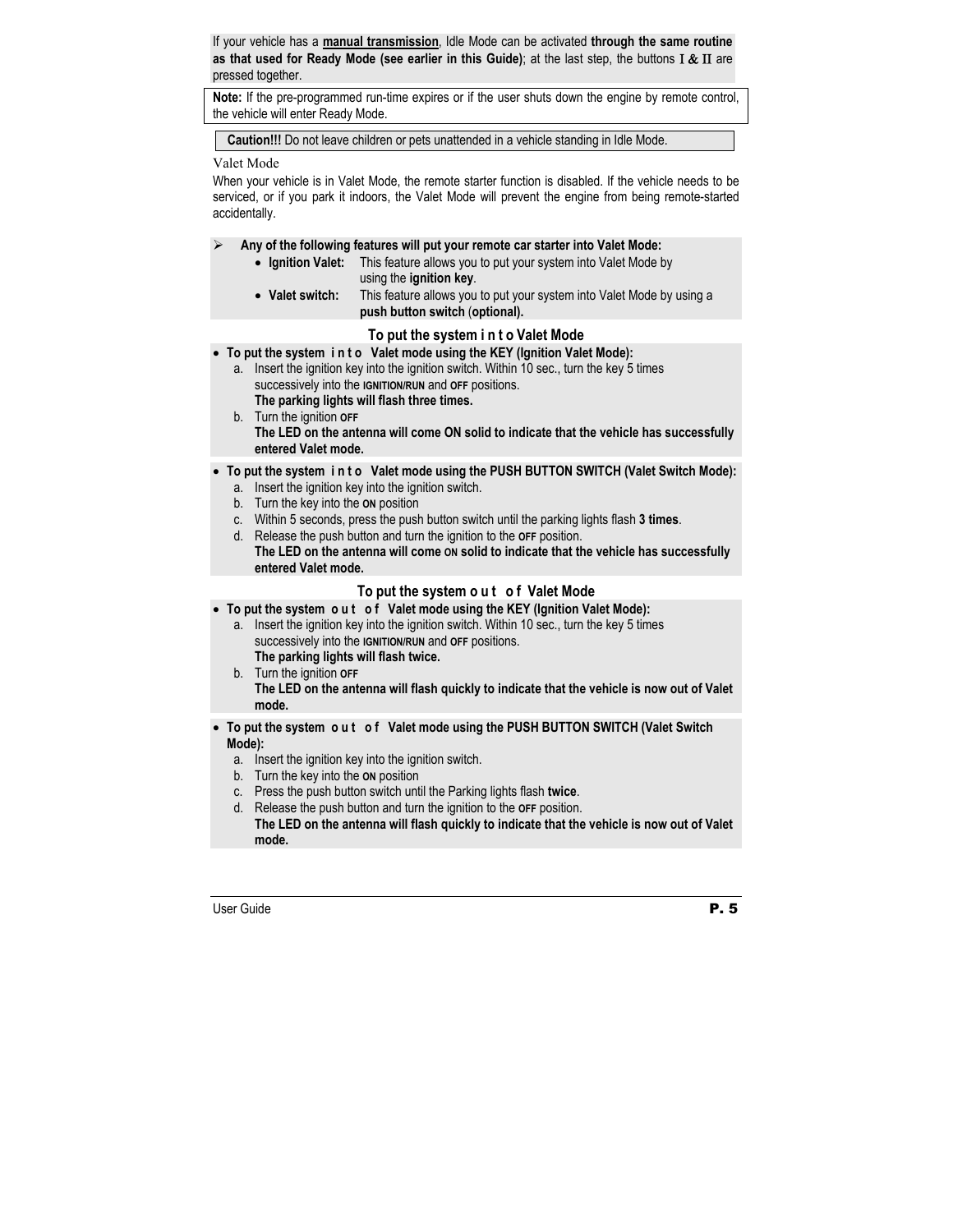**Note:** Panic mode can only be activated if the horn option has been adequately installed and programmed by your installer. Button Ι has to be programmed as **LOCK** and **UNLOCK**.

In an emergency situation, you can activate panic mode by pressing and holding the Ι button for approximately 3 seconds until the horn honk starts and the parking lights flash. This will:

• shut down the engine

- disarm the Starter Kill and
- unlock or lock the doors (with the I button)
- activate the horn for 25 sec.

Panic Mode will automatically shut down after 25 sec.

**Note:** To stop panic mode before the end of its delay, press the Ι button until the sound signal stops.

#### Cold Weather Mode

If your vehicle has a manual transmission, Ready mode should be set before entering cold weather mode. When cold weather mode is active, the engine starts every 2 hours and runs for 3 minutes (or for 8 or 20 minutes with diesel engines). Cold weather mode automatically ends after 24 hours (or 12 starts).

#### **To** *enter* **Cold Weather Mode:**

• Press and hold the II button for 3 seconds or until the parking lights flash three (3) times.

#### **To** *exit* **Cold Weather Mode, do any one of the following actions:**

- Open the hood.
- Start the engine by remote.
- Start the engine with the key.
- Press and hold the II button for three seconds (the parking lights will flash once).

#### **To verify whether the system is in Cold Weather Mode (automatic transmissions only):**

- Press the brake pedal:
- If the vehicle is in cold weather mode, the parking lights will stay on while the pedal is pressed.

#### Advanced Features: Installation-programmable options

**Caution:** The programming of your system should be left to a professional. Changing any one of the settings may affect the operation of your Remote Car Starter. Please note that the following programmable options may require additional parts and labor.

#### Passive or Active Arming of the Starter Kill

See section "**Arming the Starting Kill**" earlier in this guide.

Remote Door Locks

If your Remote Car Starter was installed with the Remote Door Locks option, you will have the convenience of remote keyless entry. See section **"Arming the Starter Kill"**, earlier in this Guide, for further instructions on remote door locking and unlocking.

Ignition-controlled Door Locks

This is an added security feature. If your remote starter was installed with the ignition-controlled door locks option, the doors will automatically lock as soon as the key is turned to the **IGNITION ON (RUN)** position while the brakes are pressed. The remote car starter will also lock any door that was unlocked and opened (then closed) the next time the break pedal is pressed. When the key is turned to the **OFF** position, the doors will automatically be unlocked.

#### Secure Lock

(Only for certain vehicles.) Before your vehicle can be remote-started, the factory security system must first be disarmed. The secure lock feature may be required on certain vehicle models with factory security systems that automatically unlock the doors when the security system is disarmed.

To keep your vehicle protected when the factory security system is disarmed for a remote start, secure lock will relock your doors as soon as the vehicle is started. Once the engine is shut down by remote or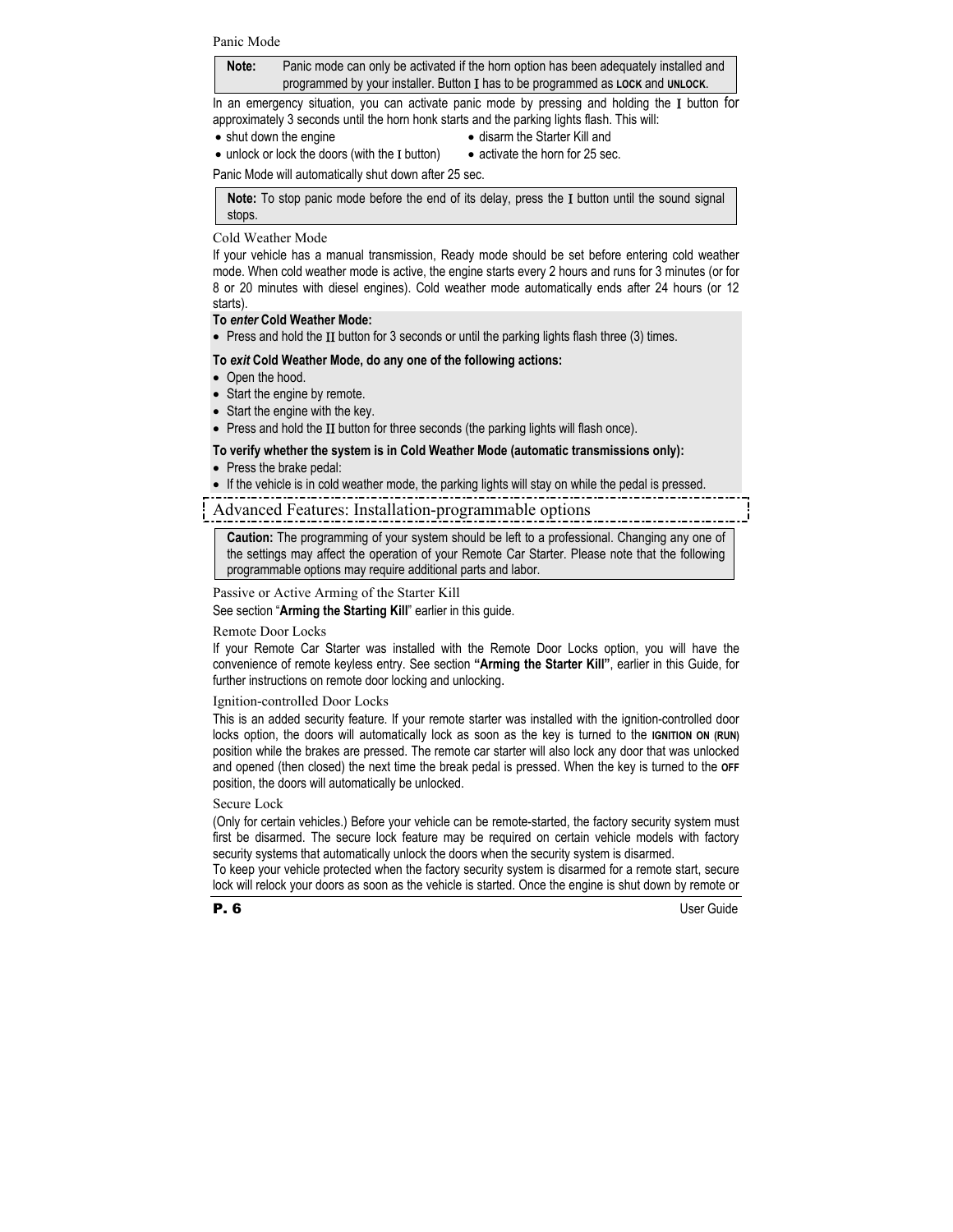after its runtime has expired, secure lock will also rearm your factory security system and relock the doors.

Remote Trunk Release

If your system was installed with the remote trunk release option, you can open your trunk by pressing the **Ι & ΙΙ** buttons (simultaneously) on the remote transmitter. Vehicles must have an electric trunk switch or a remote trunk button on the vehicle's OEM transmitter for this option to be compatible with the module.

Turbo Mode

If Turbo Mode is configured at installation, it will allow a turbocharger to idle down after the user leaves the vehicle: the unit will take over the vehicle and keep it running for 60 seconds (or until it is shut down by remote control), then shut down the engine.

#### **If your vehicle has an automatic transmission, proceed as follows to set the system to Turbo Mode:**

- 1. With the engine running, make sure to release the brake pedal and press the buttons **I & II** on the transmitter until the parking lights come **ON**.
- 2. Remove the key from the ignition switch. **The engine will continue running.**
- 3. Exit the vehicle and close all doors, hood and trunk.
- 4. **Press the buttons** Ι & ΙΙ **to lock the doors (the engine will shut down after 60 seconds).**

**Note:** If your vehicle has a **manual transmission**, Turbo Mode can be activated only if button Ι is programmed as **LOCK** or **UNLOCK** button. Turbo Mode is activated through the same routine as that used for Ready Mode; at the last step, the button I is pressed.

**Note:** The vehicle will enter Ready Mode once the engine run time expires.

Engine Run Time

If you have a gas engine, your remote starter can be programmed to run the engine for 3, 15, or 25 minutes (15 minutes by default). If you have a diesel engine, the remote starter can be programmed to run the engine for 8, 20, or 30 minutes (20 minutes default).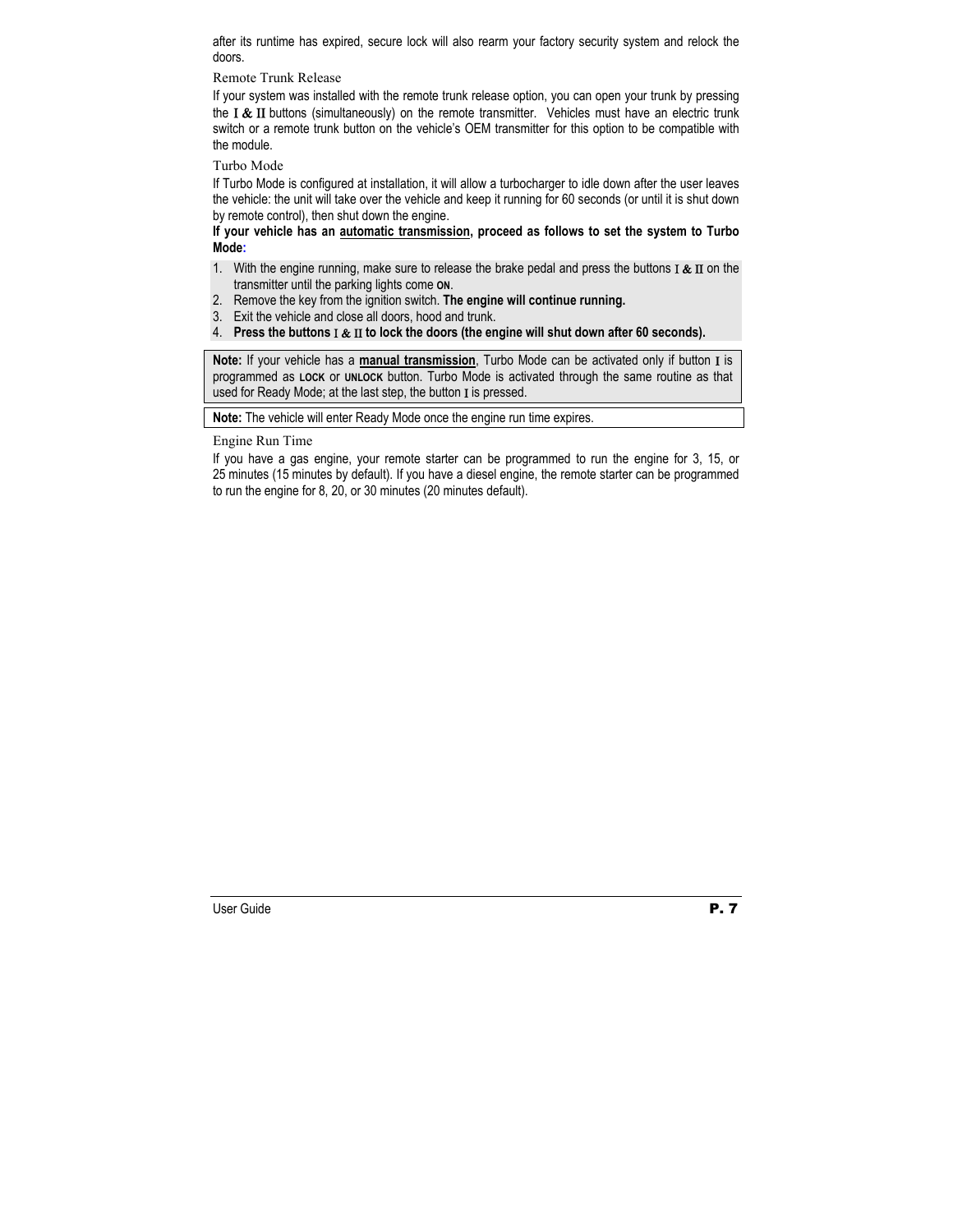# Troubleshooting Poor Transmitting Range Issues

Many factors may affect the operating range of the transmitter. Some of these are:

- The condition of the battery in the transmitter.
- The operating environment (for example: downtown radio-frequency noise, airports, cellular phone towers…).
- Metal: any type of metal will affect operating range. This includes the vehicle itself.
- The shape of the vehicle can affect range as well (vans in general have less range).
- The shape of the roof and A-pillars brings about considerable radio-frequency deflection (in this case the signal from the remote control). As a result, the direction in which the vehicle is facing in relation to the remote control can affect the range. Straight on (standing in front of the vehicle) generally gives you the greatest range; the second best performance is from the back. Using the remote control from either side of the vehicle will usually give the lowest range.
- The range will be significantly lower in a crowded parking lot than in open space.
- The transmitter's antenna may be partially covered by the user's fingers. Always hold the transmitter high, approximately at shoulder height, and ensure that your fingers are not covering the antenna.
- The operating range will be somewhat lower on vehicles equipped with an aftermarket or factory alarm.